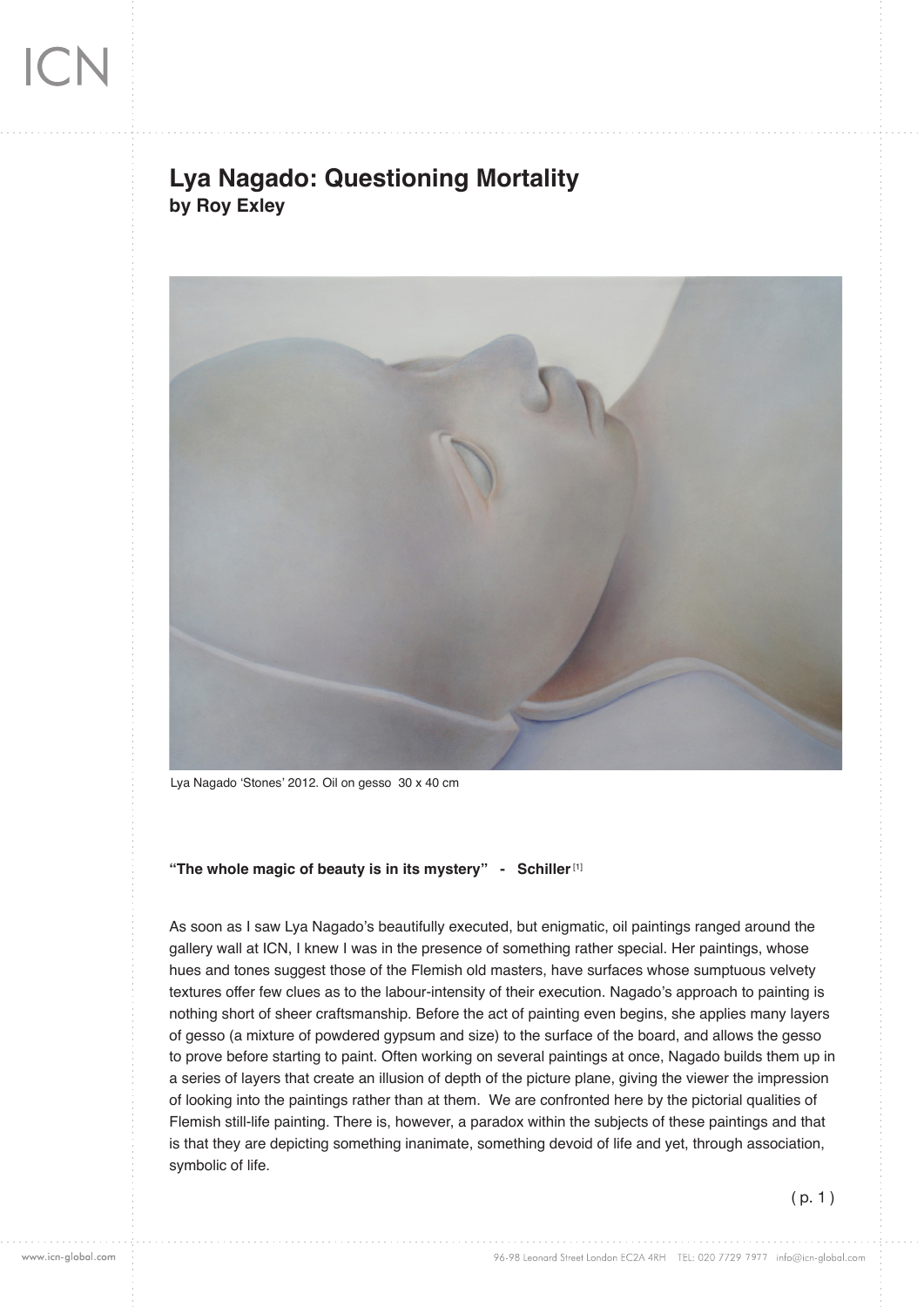The psychological significance of the doll cannot be overestimated, its origins go back into ancient history, both occidental and oriental. Used as a palimpsest for human presence, its purposes have been legion, ranging from comforter to threat. The use of dolls as companions for children is ubiquitous and although the character and appearance of the child's doll has changed over the generations, it's importance to children has not. As comforters, companions and stimulators of their imaginations for young children, dolls have no equal. The benign qualities of the children's doll has, however, been usurped by Nagado in these portraits. Is the unsettling nature of these paintings down to the fact that we are confronted by the question, are these indeed dolls, or merely doll-like depictions of people? Not exactly sinister, but nevertheless disturbing, the demeanour of these dolls or doll-like portraits come closer to that of dolls whose effigies were used, in the past, for the purposes of sympathetic magic, as substitutes for objects of desire or spite, something over which the user craved power, for whatever reason. That is not to say that there is any sense of evil about these paintings, far from it, there is an intrinsic warmth present here, which, while somehow incongruous, resists any chill that the presence of evil might introduce. It is this play of paradoxes in Nagado's work that makes it so intriguing, the viewer feels compelled to return to these paintings again and again in an attempt to pin down what, exactly, is their message, what is the source of their visual power?

As the senses of play or power, the animate or the inanimate, vie for dominance in her paintings, we are moved to guess at the historical sources that might have inspired Nagado in their creation. Death masks, dolls, puppets, marionettes, effigies of the Buddha, Noh theatre masks, the smooth marble visages of Antonio Canova's sculptures, all are associations that spring to mind when contemplating Nagado's paintings and all, equally, could be sources of inspiration here. Even the paintings that seem to offer an authentic reproduction of a child's face ultimately, on closer inspection, have an uncanny resemblance to the faces of waxworks figures – they are almost alive, almost animate, almost organic, but not quite, poignantly questioning our sense of mortality. In a subliminal way, we cannot accept that they are lifeless, such is their psychological impact that we are compelled to imaginatively imbue them with life forces, with identities, with a potential for metabolic perpetuity.

Nagado deliberately uses materials in her works that typically define classical works, in using gesso or vellum as supports for her paintings, she is referring to the historical significance of paint as an expressive medium. So, not only is the subjectivity of her paintings ambiguous, but also their age, their provenance is riven with uncertainty. Their eclecticism operates on both physical and temporal levels. As a result of this ambiguity, any understanding of the ontology of these images is very personal, as we view them, our story becomes a part of those stories at which these tantalisingly mysterious faces hint. This is borne out by the French theorist Jean-Luc Nancy, when he states in his book, 'The Ground of the Image', that "The image touches me, and, thus touched by it and drawn by it, I get involved, not to say mixed up in it."<sup>[2]</sup> There is no image without me too being in its image. The synthetic nature of the narrative contained in these paintings means that any poignancy that might be detected here is a pure fabrication on the viewers part, however, the intrinsically melancholic overtones conveyed by these faces means that we are bound to experience a certain sense of sadness as we contemplate them. This sense of sadness overcomes and obscures traces of the sinister that lurk beneath the surfaces of these works, we are moved but not threatened.

Why do we find the doll-like effigies in Nagado's paintings so affecting? Is it that they signify a permanent state of childhood whose innocence, for a whole tranche of reasons, cannot be defiled? Is it the feeling of regret that we have lost, irrevocably, that halcyon state of innocence in which we ourselves were once immersed? Is it that they represent the supernatural, advocates of a sacred,

( p. 2 )